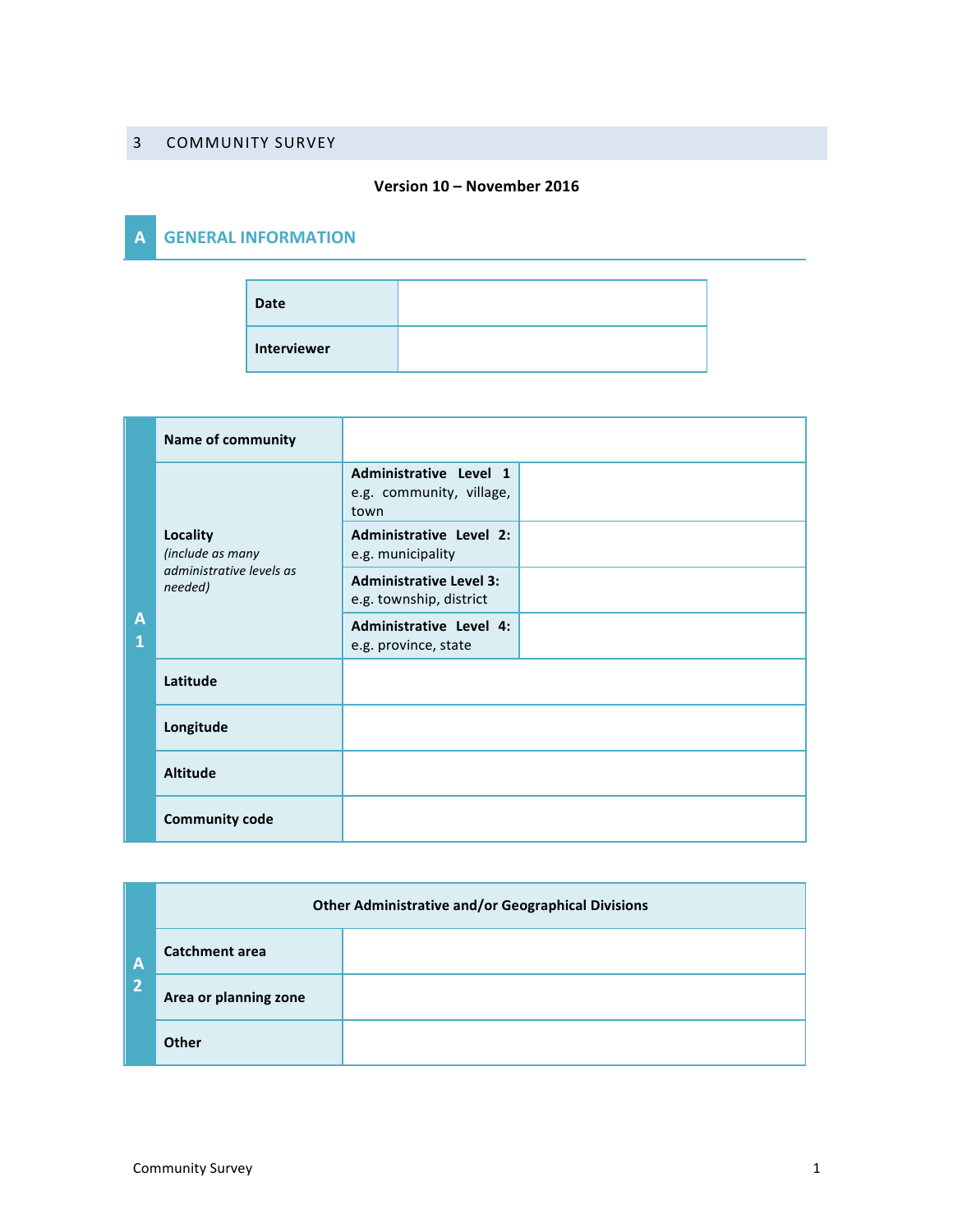|                         | <b>Total population</b>            |  |
|-------------------------|------------------------------------|--|
| A                       | <b>Majority ethnic group</b>       |  |
| $\overline{\mathbf{3}}$ | <b>Predominant language</b>        |  |
|                         | <b>Comments on</b><br>demographics |  |

|   | Distribution of households with access to a water supply system |                                       |                                                         |                                                         |
|---|-----------------------------------------------------------------|---------------------------------------|---------------------------------------------------------|---------------------------------------------------------|
| A | Code/ Water System<br><b>Name</b>                               | Code/ Service<br><b>Provider Name</b> | <b>Location</b> (Local and<br><b>Regional Agencies)</b> | No. of households<br>served by each system/<br>provider |
|   |                                                                 |                                       |                                                         |                                                         |

|     | No. of households         |
|-----|---------------------------|
| 12) | without access to a water |
|     |                           |
|     | system                    |

|                                  | <b>Public services</b>                                        |            |  |           |  |
|----------------------------------|---------------------------------------------------------------|------------|--|-----------|--|
|                                  | Electricity                                                   | <b>Yes</b> |  | <b>No</b> |  |
|                                  | Landline telephone                                            | <b>Yes</b> |  | <b>No</b> |  |
| $\overline{A}$<br>$\overline{7}$ | <b>Mobile telephone</b>                                       | <b>Yes</b> |  | <b>No</b> |  |
|                                  | <b>Mobile internet</b><br>connection<br>$(3G \text{ or } 4G)$ | <b>Yes</b> |  | <b>No</b> |  |
|                                  | <b>Other community</b><br>characteristics                     |            |  |           |  |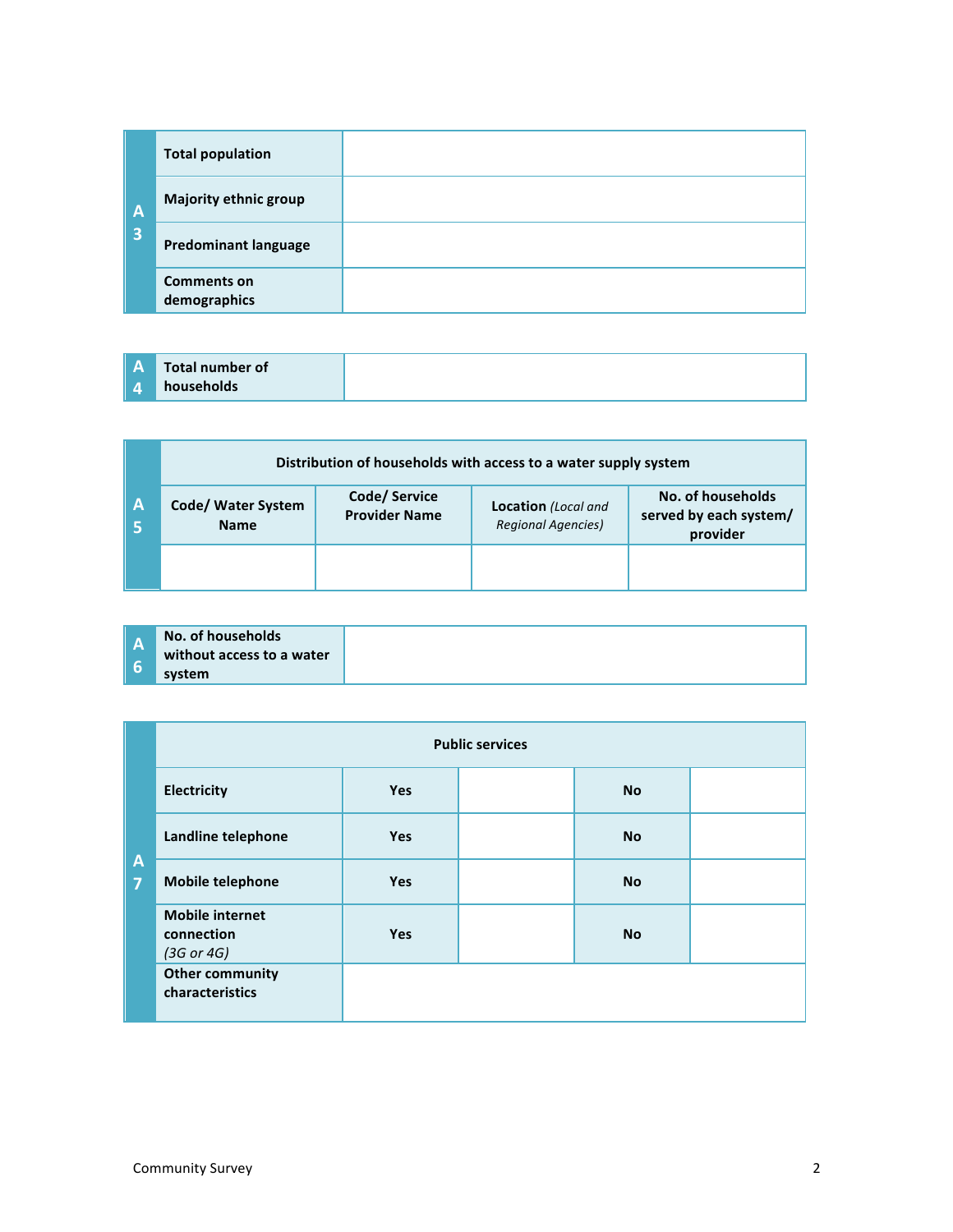## **B SANITATION AND HYGIENE**

|   | Data collection method                                             |  |            |  |  |
|---|--------------------------------------------------------------------|--|------------|--|--|
| B | 1. Estimate (few or no household interviews conducted)             |  |            |  |  |
| 1 | 2. All households surveyed using the auxiliary form (see Annex II) |  |            |  |  |
|   | 3. Representative sample of                                        |  | No. of     |  |  |
|   | households surveyed using the                                      |  | Households |  |  |
|   | auxiliary form (see Annex II)                                      |  | sampled    |  |  |

|   | <b>Household sanitation facility</b>                                                                                                                                                                                                                                                       |  |  |  |
|---|--------------------------------------------------------------------------------------------------------------------------------------------------------------------------------------------------------------------------------------------------------------------------------------------|--|--|--|
|   | Number of households with an improved Type 1 sanitation facility:<br>Water discharge (automatic or manual) to a sewage network or septic tank<br>$\bullet$                                                                                                                                 |  |  |  |
| B | Number of households with an improved Type 2 sanitation facility:<br>Ventilated improved pit latrine (VIP)<br>Pit latrine with slab<br>Composting latrine/ toilet                                                                                                                          |  |  |  |
|   | Number of households with an unimproved type of sanitation facility:<br>Water discharge (automatic or manual) to elsewhere (street, backyard or open land, open<br>٠<br>sewage, trench, open drain or any other location)<br>Pit latrine without slab, open pit, bucket or hanging latrine |  |  |  |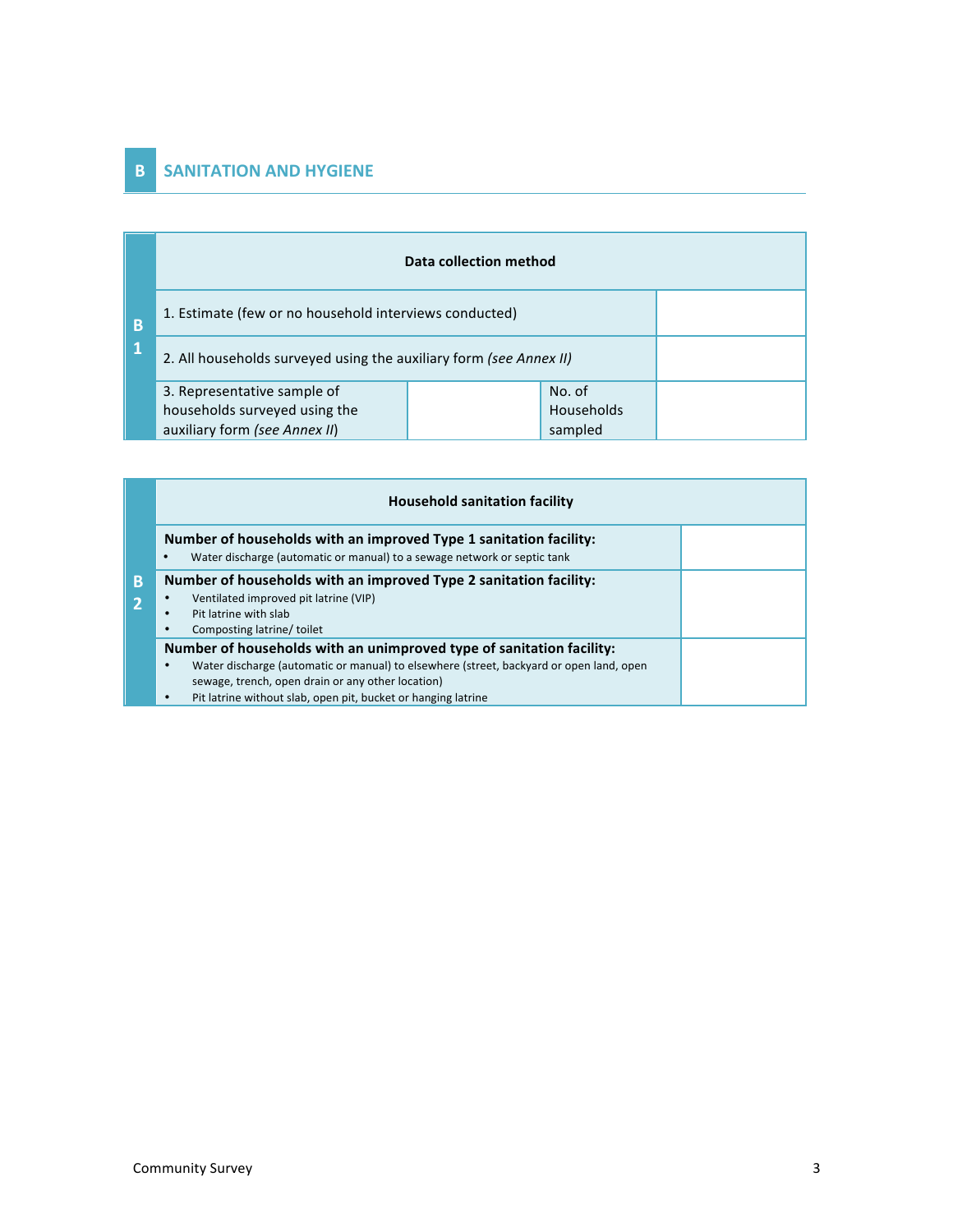|                     | Use of improved sanitation (Type 1 or Type 2)                                       |                |                                         |                                                    |  |
|---------------------|-------------------------------------------------------------------------------------|----------------|-----------------------------------------|----------------------------------------------------|--|
|                     | <b>Use</b>                                                                          | Ownership      | Number of<br>households using type<br>1 | Number of<br>households using type<br>$\mathbf{2}$ |  |
| B<br>$\overline{3}$ | <b>SOME family</b><br>members use<br>improved sanitation<br><b>SOME of the time</b> | <b>Private</b> |                                         |                                                    |  |
|                     |                                                                                     | <b>Shared</b>  |                                         |                                                    |  |
|                     | <b>ALL family members</b><br>(including men,                                        | Private        |                                         |                                                    |  |
|                     | women, the elderly,<br>and children) use<br>improved sanitation<br>ALL of the time  | <b>Shared</b>  |                                         |                                                    |  |

|                | Use of unimproved sanitation                                                                                                          |                         |  |
|----------------|---------------------------------------------------------------------------------------------------------------------------------------|-------------------------|--|
| B              | <b>Use</b>                                                                                                                            | Number of<br>households |  |
| $\overline{4}$ | SOME family members use unimproved sanitation (private or shared) SOME of<br>the time                                                 |                         |  |
|                | ALL family members (including men, women, the elderly, and children) use<br>unimproved sanitation (private or shared) ALL of the time |                         |  |

|   | <b>Household Hygiene</b>                                                                                                                            |  |
|---|-----------------------------------------------------------------------------------------------------------------------------------------------------|--|
| B | Number of households with basic hand washing facilities (including water and<br>soap) near (less than 10 meters) the sanitation facility            |  |
|   | Number of households in which ALL family members (including men, women,<br>the elderly, and children) USE the hand washing facility ALL of the time |  |
|   | Number of households in which drinking water is safely stored (in clean, well-<br>sealed containers)                                                |  |

|   | <b>Solid Waste Collection and Disposal</b>                                                                                              |  |    |  |  |  |  |  |  |  |  |  |  |
|---|-----------------------------------------------------------------------------------------------------------------------------------------|--|----|--|--|--|--|--|--|--|--|--|--|
| B | Is there any type of solid waste collection and/<br>or disposal in the community?                                                       |  | Nο |  |  |  |  |  |  |  |  |  |  |
| 6 | Number of households with solid waste collection and/ or disposal<br>(to be answered independently of the previous question)            |  |    |  |  |  |  |  |  |  |  |  |  |
|   | What is the most common type of solid waste disposal in the<br>community? (e.g. burning, burying, disposed of in a body of water, etc.) |  |    |  |  |  |  |  |  |  |  |  |  |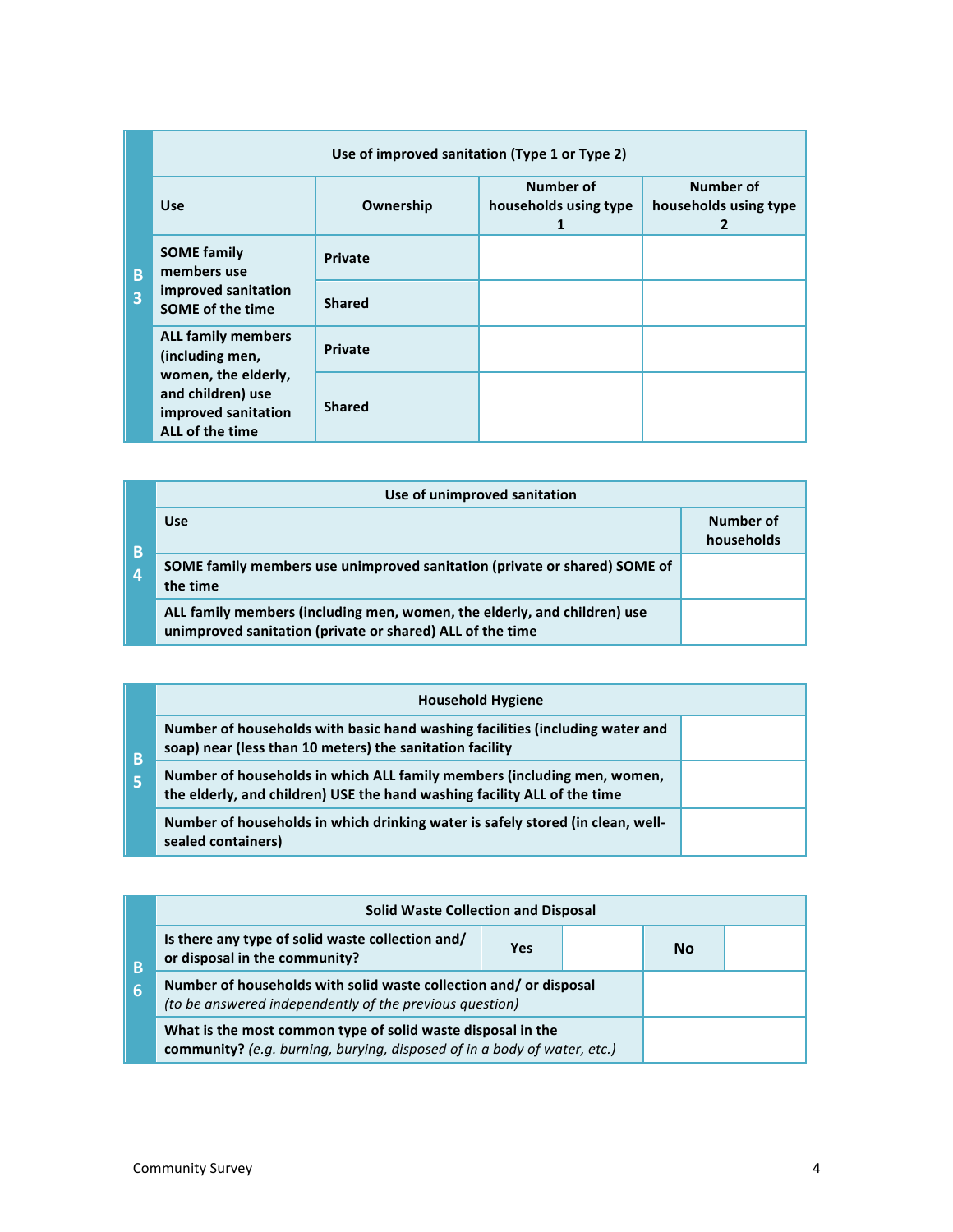

To be completed only if the response to A5 is YES. One form must be completed for each school in the *community.* 

## *Response flowchart*



|        |           | <b>Schools</b>                      |  |  |  |  |  |  |  |  |  |  |  |
|--------|-----------|-------------------------------------|--|--|--|--|--|--|--|--|--|--|--|
|        |           | Is there a school in the community? |  |  |  |  |  |  |  |  |  |  |  |
| C<br>1 |           | Name of reference school            |  |  |  |  |  |  |  |  |  |  |  |
|        | Yes       | Location of reference school        |  |  |  |  |  |  |  |  |  |  |  |
|        | <b>No</b> |                                     |  |  |  |  |  |  |  |  |  |  |  |

| IC.<br>$\overline{2}$ | <b>School: General Characteristics</b>             |                                                      |  |                                                    |  |  |  |  |  |  |  |  |  |  |
|-----------------------|----------------------------------------------------|------------------------------------------------------|--|----------------------------------------------------|--|--|--|--|--|--|--|--|--|--|
|                       | Name of School                                     |                                                      |  |                                                    |  |  |  |  |  |  |  |  |  |  |
|                       | <b>School Code</b>                                 |                                                      |  |                                                    |  |  |  |  |  |  |  |  |  |  |
|                       | <b>Teaching and</b><br><b>Administrative Staff</b> | <b>Total No. of female teachers</b><br>and employees |  | <b>Total No. of male teachers</b><br>and employees |  |  |  |  |  |  |  |  |  |  |
|                       | <b>Student Body</b>                                | <b>Total number of female</b><br>students            |  | <b>Total number of male</b><br>students            |  |  |  |  |  |  |  |  |  |  |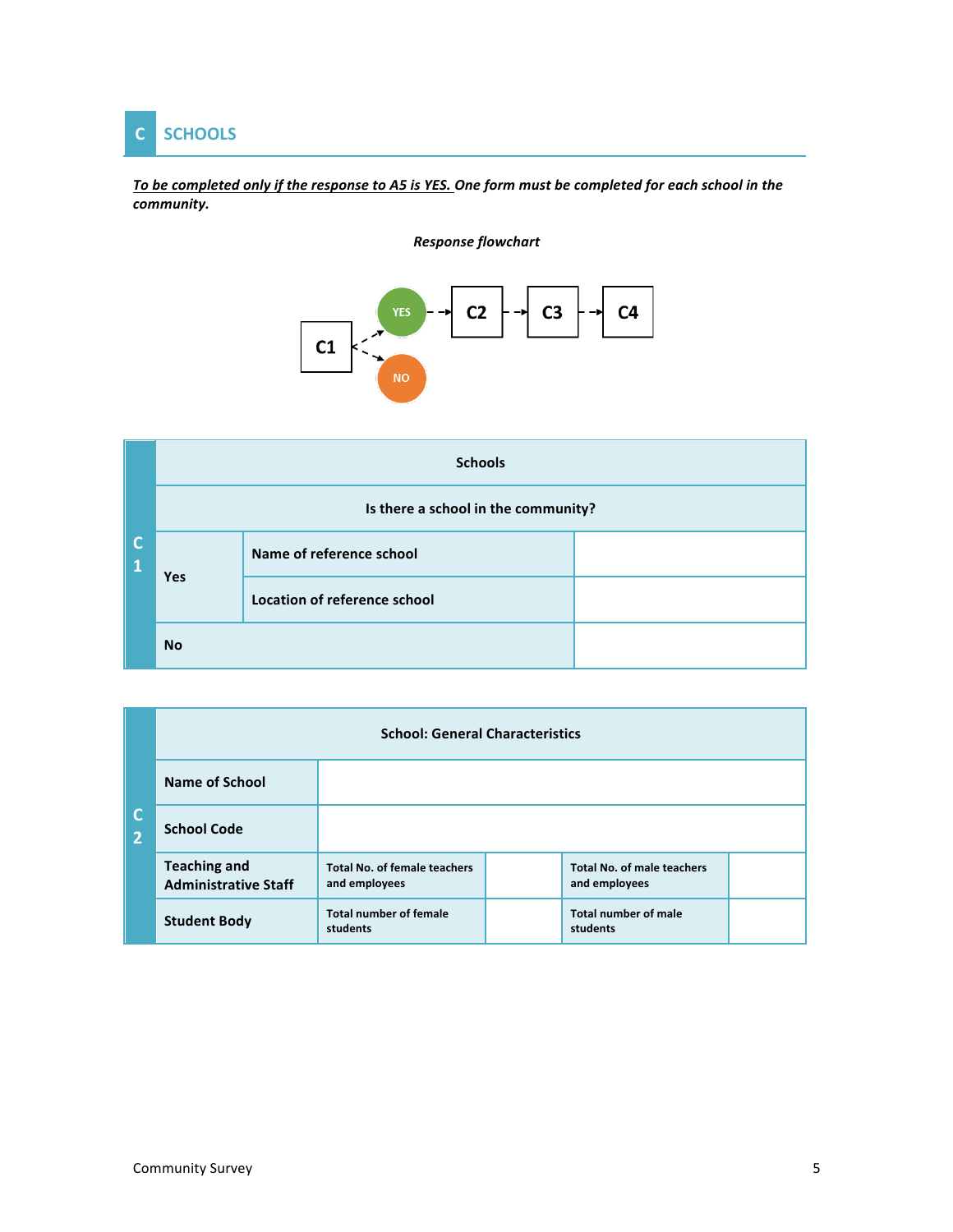|        |                              |            | <b>School: Water Supply System</b>               |  |  |  |  |  |  |  |
|--------|------------------------------|------------|--------------------------------------------------|--|--|--|--|--|--|--|
|        |                              |            | Operational with capacity to meet<br>peak demand |  |  |  |  |  |  |  |
|        | Does the school have a water | <b>Yes</b> | Operational, but cannot meet peak<br>demand      |  |  |  |  |  |  |  |
| C<br>3 | system?                      |            | Non-operational                                  |  |  |  |  |  |  |  |
|        |                              | <b>No</b>  |                                                  |  |  |  |  |  |  |  |
|        | System Code/Name*            |            | Location (Local and regional agencies)           |  |  |  |  |  |  |  |
|        |                              |            |                                                  |  |  |  |  |  |  |  |
|        | <b>Comments</b>              |            |                                                  |  |  |  |  |  |  |  |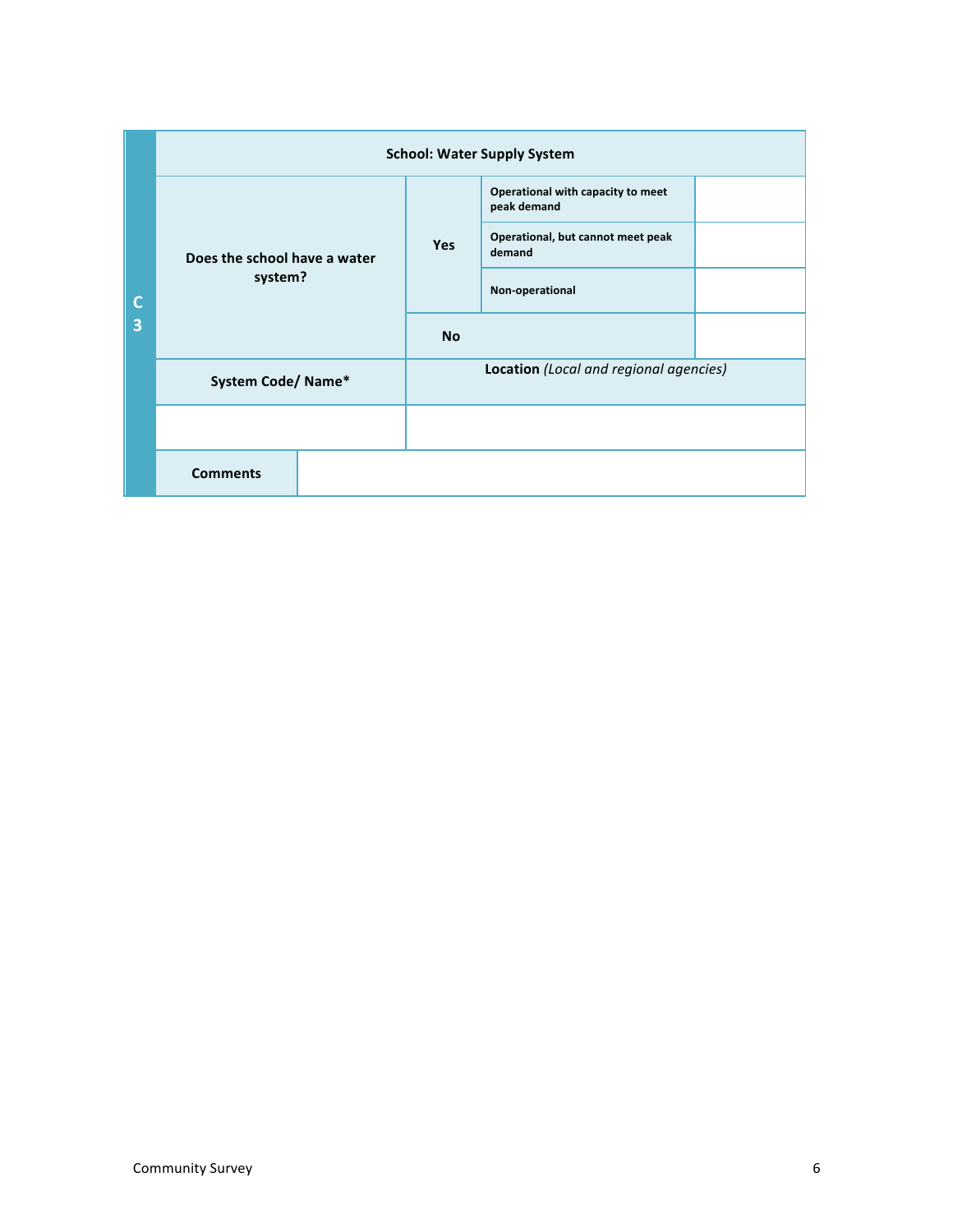|                                                              | <b>Schools: Sanitation and Hygiene</b>                                        |  |           |  |                                                 |  |           |  |     |  |                                                  |                                                                                                                         |     |  |           |  |
|--------------------------------------------------------------|-------------------------------------------------------------------------------|--|-----------|--|-------------------------------------------------|--|-----------|--|-----|--|--------------------------------------------------|-------------------------------------------------------------------------------------------------------------------------|-----|--|-----------|--|
|                                                              | A teacher's assistance is recommended to complete this section when possible. |  |           |  |                                                 |  |           |  |     |  |                                                  |                                                                                                                         |     |  |           |  |
| The school has:                                              | Improved type 1<br>sanitation<br>infrastructure                               |  |           |  | Improved type 2<br>sanitation<br>infrastructure |  |           |  |     |  | Other unimproved<br>sanitation<br>infrastructure | <b>Basic hand washing</b><br>facilities (with water<br>and soap) less than<br>10 meters from the<br>sanitation facility |     |  |           |  |
|                                                              | Yes                                                                           |  | <b>No</b> |  | Yes                                             |  | <b>No</b> |  | Yes |  | <b>No</b>                                        |                                                                                                                         | Yes |  | <b>No</b> |  |
| No. of facilities for<br>female staff                        |                                                                               |  |           |  |                                                 |  |           |  |     |  |                                                  |                                                                                                                         |     |  |           |  |
| No. of facilities for<br>male staff                          |                                                                               |  |           |  |                                                 |  |           |  |     |  |                                                  |                                                                                                                         |     |  |           |  |
| No. of unisex<br>facilities for staff                        |                                                                               |  |           |  |                                                 |  |           |  |     |  |                                                  |                                                                                                                         |     |  |           |  |
| No. of facilities for<br>female students                     |                                                                               |  |           |  |                                                 |  |           |  |     |  |                                                  |                                                                                                                         |     |  |           |  |
| No. of facilities for<br>male students                       |                                                                               |  |           |  |                                                 |  |           |  |     |  |                                                  |                                                                                                                         |     |  |           |  |
| No. of unisex<br>facilities for students                     |                                                                               |  |           |  |                                                 |  |           |  |     |  |                                                  |                                                                                                                         |     |  |           |  |
| No. of shared<br>facilities for staff and<br>female students |                                                                               |  |           |  |                                                 |  |           |  |     |  |                                                  |                                                                                                                         |     |  |           |  |
| No. of shared<br>facilities for staff and<br>male students   |                                                                               |  |           |  |                                                 |  |           |  |     |  |                                                  |                                                                                                                         |     |  |           |  |
| No. of shared unisex<br>facilities for staff and<br>students |                                                                               |  |           |  |                                                 |  |           |  |     |  |                                                  |                                                                                                                         |     |  |           |  |

**C 4**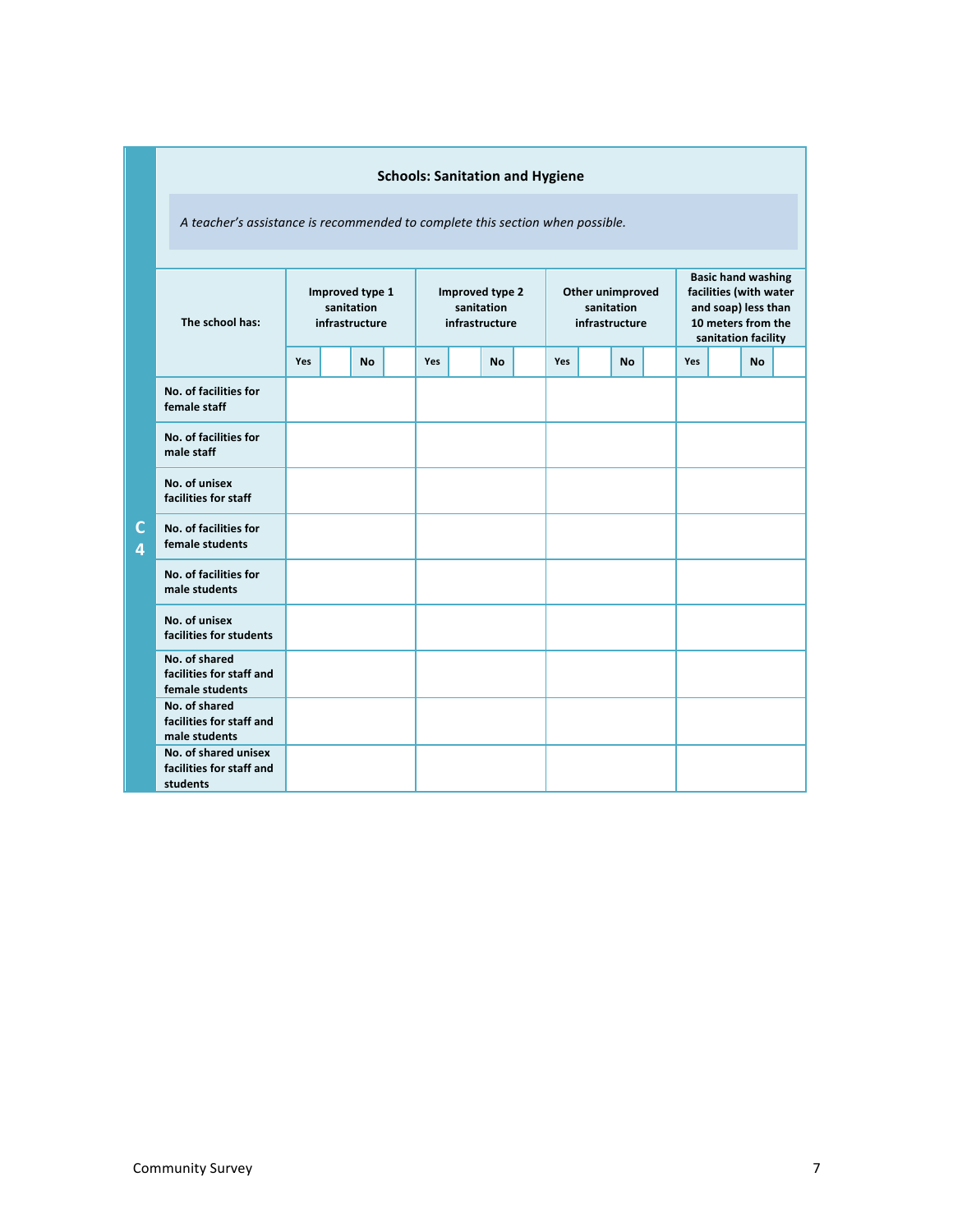

To be completed only if the response to A6 is YES. One form must be completed for each health center in the community.





|        | <b>Health Centers</b>                          |                                                                      |  |  |  |  |  |  |  |  |  |  |  |
|--------|------------------------------------------------|----------------------------------------------------------------------|--|--|--|--|--|--|--|--|--|--|--|
|        | Are there any health centers in the community? |                                                                      |  |  |  |  |  |  |  |  |  |  |  |
| D<br>1 |                                                | Name of the health center used most often by<br>the local population |  |  |  |  |  |  |  |  |  |  |  |
|        | Yes                                            | Location of the health center                                        |  |  |  |  |  |  |  |  |  |  |  |
|        | <b>No</b>                                      |                                                                      |  |  |  |  |  |  |  |  |  |  |  |

|                     | <b>Health Center: General Characteristics</b>     |                                              |  |                                            |  |  |  |  |  |  |  |  |  |  |
|---------------------|---------------------------------------------------|----------------------------------------------|--|--------------------------------------------|--|--|--|--|--|--|--|--|--|--|
|                     | <b>Health Center Name</b>                         |                                              |  |                                            |  |  |  |  |  |  |  |  |  |  |
| D<br>$\overline{2}$ | <b>Health Center Code</b>                         |                                              |  |                                            |  |  |  |  |  |  |  |  |  |  |
|                     | <b>Medical and</b><br><b>Administrative Staff</b> | <b>Total No. of female</b><br>employees      |  | <b>Total No. of male employees</b>         |  |  |  |  |  |  |  |  |  |  |
|                     | Average No. of<br><b>Patients</b>                 | Average number of female<br>patients per day |  | Average number of male<br>patients per day |  |  |  |  |  |  |  |  |  |  |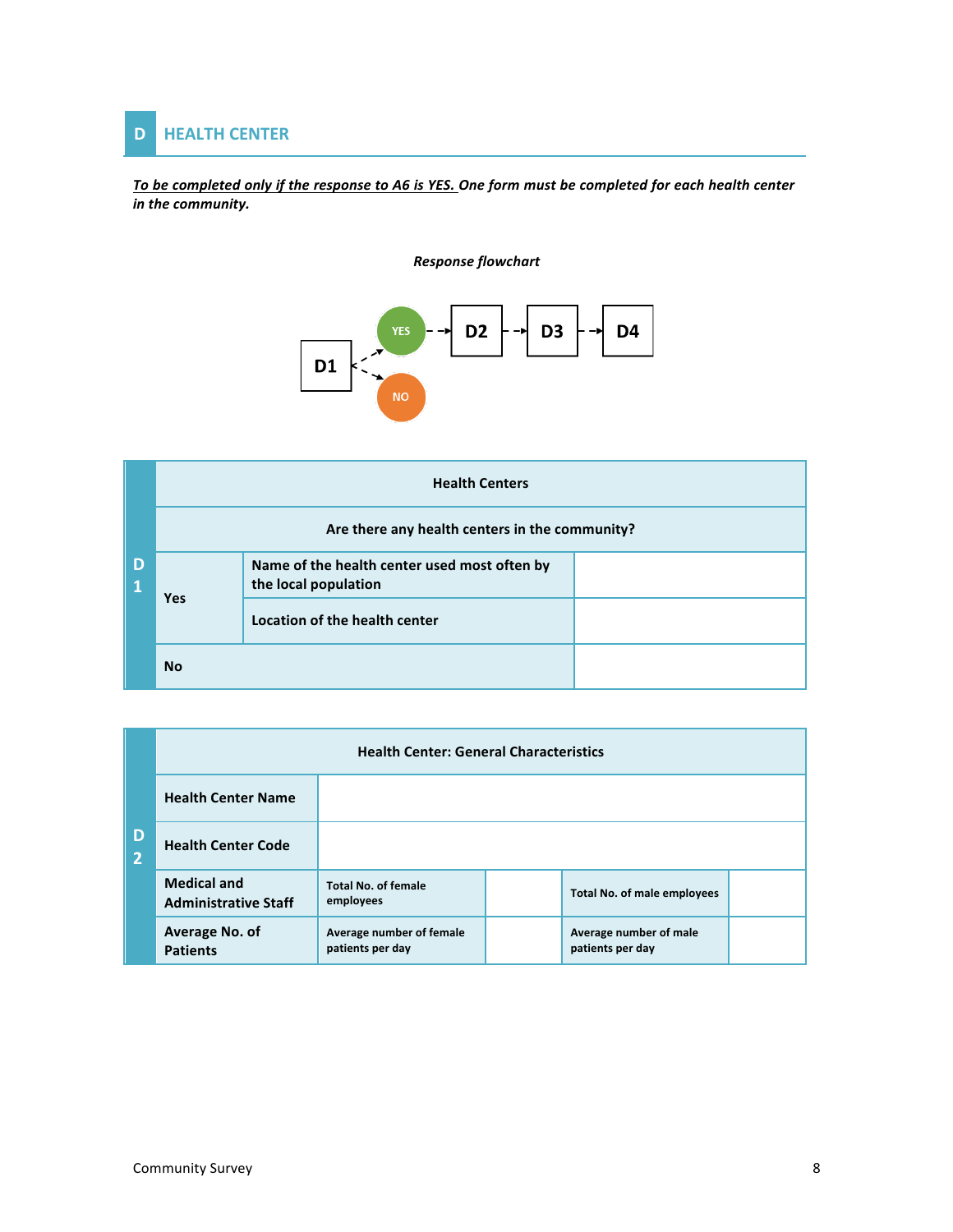|        | <b>Health Centers: Water Supply System</b> |            |                                                  |  |
|--------|--------------------------------------------|------------|--------------------------------------------------|--|
|        |                                            |            | Operational with capacity to meet<br>peak demand |  |
|        | Does the health center have a              | <b>Yes</b> | Operational, but cannot meet peak<br>demand      |  |
| D<br>3 | water system?                              |            | Non-operational                                  |  |
|        |                                            | <b>No</b>  |                                                  |  |
|        | <b>System Code/ Name*</b>                  |            | Location (Local and regional agencies)           |  |
|        |                                            |            |                                                  |  |
|        | <b>Comments</b>                            |            |                                                  |  |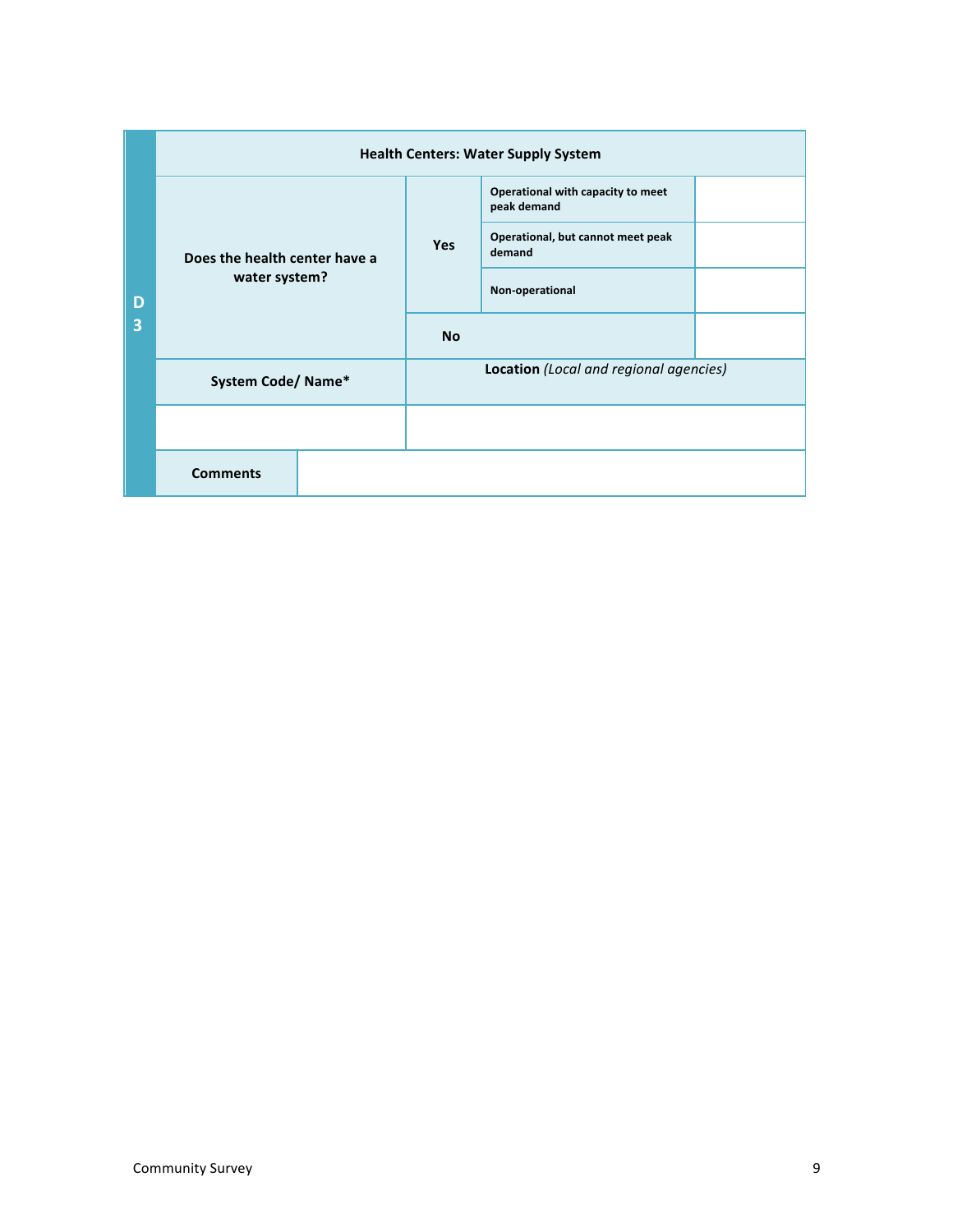| <b>Health Centers: Sanitation and Hygiene</b>                                                       |                                                 |  |           |                                                 |     |  |           |  |                                    |            |           |                                                                                                                     |     |  |           |  |
|-----------------------------------------------------------------------------------------------------|-------------------------------------------------|--|-----------|-------------------------------------------------|-----|--|-----------|--|------------------------------------|------------|-----------|---------------------------------------------------------------------------------------------------------------------|-----|--|-----------|--|
| The health center administrator's assistance is recommended to complete this section when possible. |                                                 |  |           |                                                 |     |  |           |  |                                    |            |           |                                                                                                                     |     |  |           |  |
| The health center<br>has:                                                                           | Improved type 1<br>sanitation<br>infrastructure |  |           | Improved type 2<br>sanitation<br>infrastructure |     |  |           |  | Other unimproved<br>infrastructure | sanitation |           | <b>Basic hand washing</b><br>facilities (with water<br>and soap) less than<br>10 meters from<br>sanitation facility |     |  |           |  |
|                                                                                                     |                                                 |  | <b>No</b> |                                                 | Yes |  | <b>No</b> |  | Yes                                |            | <b>No</b> |                                                                                                                     | Yes |  | <b>No</b> |  |
| No. of facilities for<br>female staff                                                               |                                                 |  |           |                                                 |     |  |           |  |                                    |            |           |                                                                                                                     |     |  |           |  |
| No. of facilities for<br>male staff                                                                 |                                                 |  |           |                                                 |     |  |           |  |                                    |            |           |                                                                                                                     |     |  |           |  |
| No. of unisex<br>facilities for staff                                                               |                                                 |  |           |                                                 |     |  |           |  |                                    |            |           |                                                                                                                     |     |  |           |  |
| No. of facilities for<br>female patients                                                            |                                                 |  |           |                                                 |     |  |           |  |                                    |            |           |                                                                                                                     |     |  |           |  |
| No. of facilities for<br>male patients                                                              |                                                 |  |           |                                                 |     |  |           |  |                                    |            |           |                                                                                                                     |     |  |           |  |
| No. of unisex<br>facilities for patients                                                            |                                                 |  |           |                                                 |     |  |           |  |                                    |            |           |                                                                                                                     |     |  |           |  |
| No. of shared<br>facilities for staff and<br>female patients                                        |                                                 |  |           |                                                 |     |  |           |  |                                    |            |           |                                                                                                                     |     |  |           |  |
| No. of shared<br>facilities for staff and<br>male patients                                          |                                                 |  |           |                                                 |     |  |           |  |                                    |            |           |                                                                                                                     |     |  |           |  |
| No. of shared unisex<br>facilities for staff and<br>patients                                        |                                                 |  |           |                                                 |     |  |           |  |                                    |            |           |                                                                                                                     |     |  |           |  |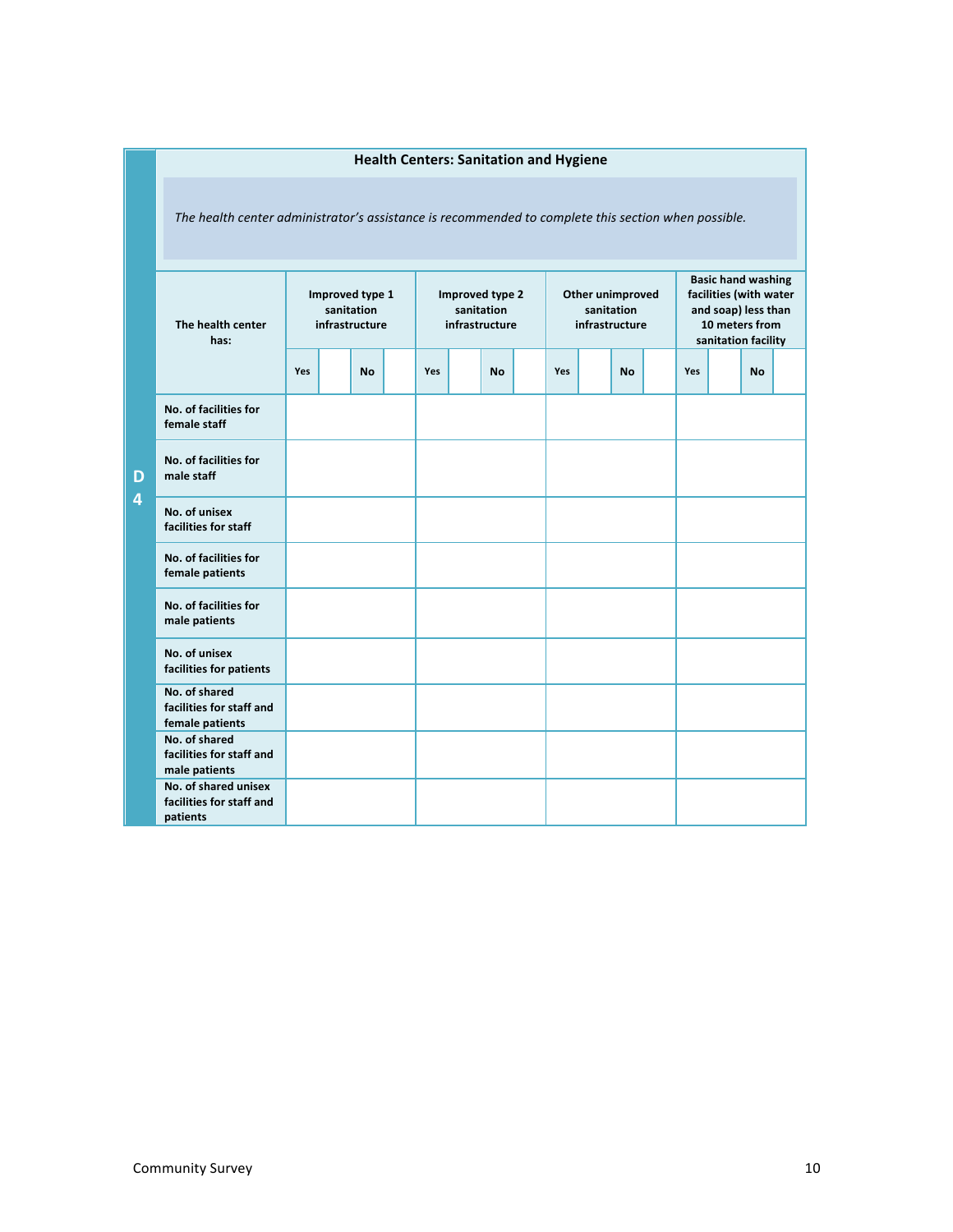# **E INTERVENTIONS**

### List all interventions scheduled or *in progress.*

|   |                                                                                                                                                                                                                                                                              |                  | <b>Interventions Scheduled or in Progress</b> |                                     |                 |  |  |  |  |  |  |  |  |  |  |
|---|------------------------------------------------------------------------------------------------------------------------------------------------------------------------------------------------------------------------------------------------------------------------------|------------------|-----------------------------------------------|-------------------------------------|-----------------|--|--|--|--|--|--|--|--|--|--|
|   | Record all water and sanitation interventions that will benefit the community and indicate status at the<br>time of conducting the survey.                                                                                                                                   |                  |                                               |                                     |                 |  |  |  |  |  |  |  |  |  |  |
|   |                                                                                                                                                                                                                                                                              |                  | <b>Water Supply System Improvements</b>       |                                     |                 |  |  |  |  |  |  |  |  |  |  |
|   | Source/Agency                                                                                                                                                                                                                                                                | <b>Scheduled</b> | <b>Design Phase</b>                           | <b>Construction</b><br><b>Phase</b> | Complete        |  |  |  |  |  |  |  |  |  |  |
|   |                                                                                                                                                                                                                                                                              |                  |                                               |                                     |                 |  |  |  |  |  |  |  |  |  |  |
|   | <b>New Water System</b>                                                                                                                                                                                                                                                      |                  |                                               |                                     |                 |  |  |  |  |  |  |  |  |  |  |
|   | Source/ Agency                                                                                                                                                                                                                                                               | <b>Scheduled</b> | <b>Design Phase</b>                           | <b>Construction</b><br><b>Phase</b> | Complete        |  |  |  |  |  |  |  |  |  |  |
| E |                                                                                                                                                                                                                                                                              |                  |                                               |                                     |                 |  |  |  |  |  |  |  |  |  |  |
| 1 | <b>Improved Type 1 or Type 2 Sanitation</b><br>Water discharge (automatic or manual) to a sewage network or septic tank or pit latrine<br>$\bullet$<br>Ventilated improved pit latrine (VIP)<br>$\bullet$<br>Pit latrine with slab<br>Composting latrine/toilet<br>$\bullet$ |                  |                                               |                                     |                 |  |  |  |  |  |  |  |  |  |  |
|   | Source/ Agency                                                                                                                                                                                                                                                               | <b>Scheduled</b> | <b>Design Phase</b>                           | <b>Construction</b><br><b>Phase</b> | Complete        |  |  |  |  |  |  |  |  |  |  |
|   |                                                                                                                                                                                                                                                                              |                  |                                               |                                     |                 |  |  |  |  |  |  |  |  |  |  |
|   | <b>Unimproved Sanitation</b>                                                                                                                                                                                                                                                 |                  |                                               |                                     |                 |  |  |  |  |  |  |  |  |  |  |
|   | Water discharge (automatic or manual) to elsewhere (street, backyard or open land, open sewage, trench,<br>open drain or any other location)<br>Pit latrine without slab, open pit, bucket or hanging latrine                                                                |                  |                                               |                                     |                 |  |  |  |  |  |  |  |  |  |  |
|   | Source/ Agency                                                                                                                                                                                                                                                               | <b>Scheduled</b> | <b>Design Phase</b>                           | Construction<br>Phase               | <b>Complete</b> |  |  |  |  |  |  |  |  |  |  |
|   |                                                                                                                                                                                                                                                                              |                  |                                               |                                     |                 |  |  |  |  |  |  |  |  |  |  |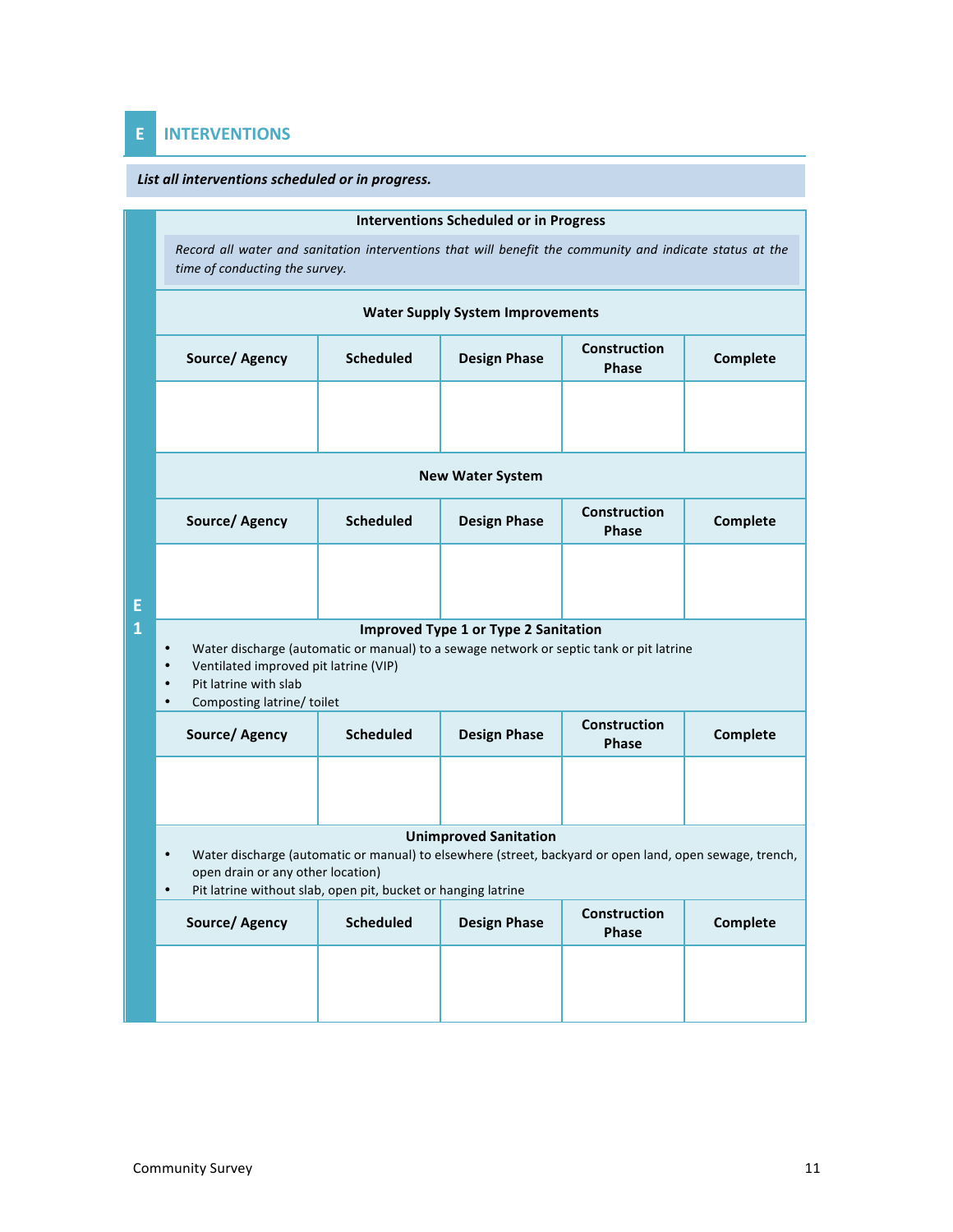# **F COMMENTS**

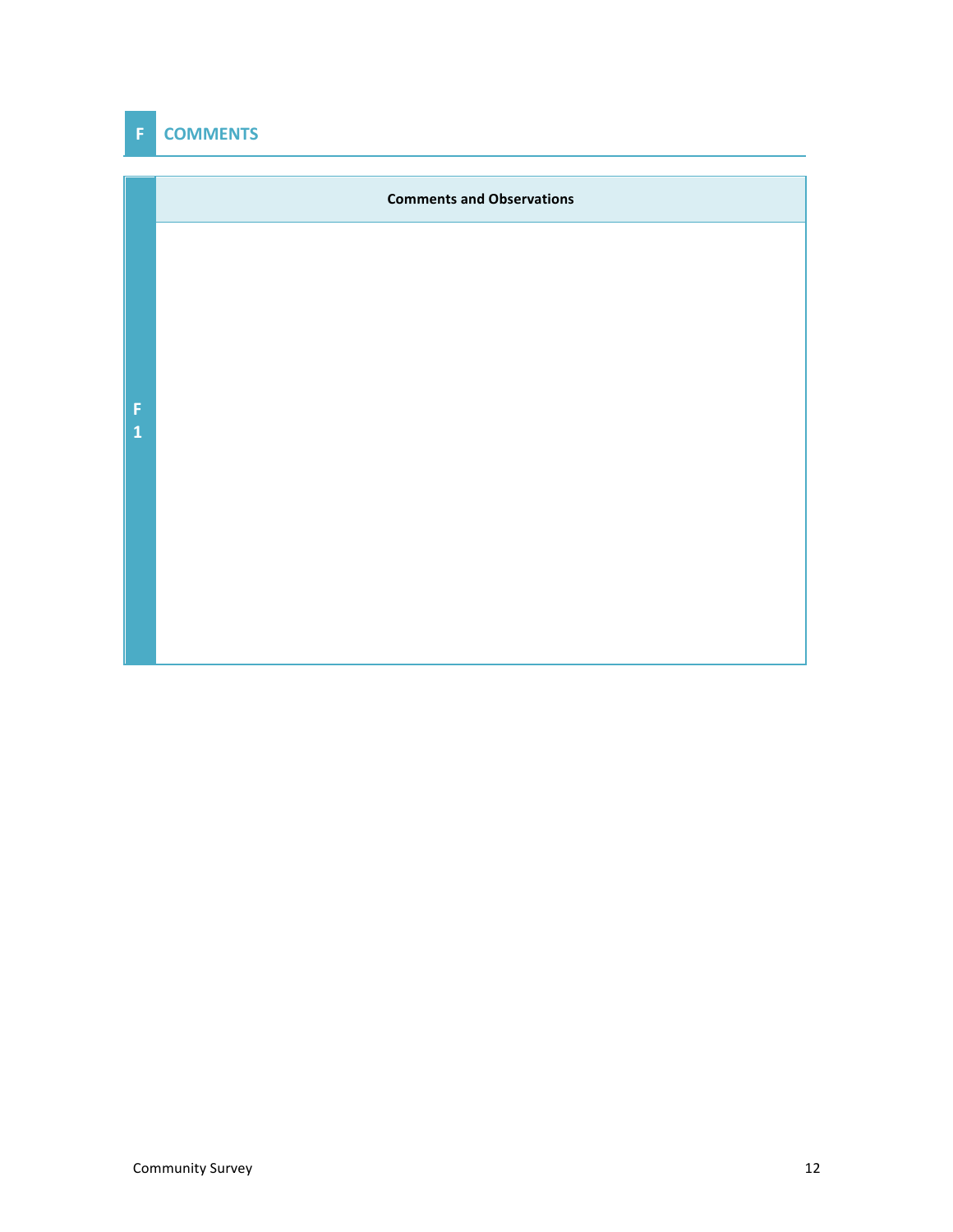## **ANNEX I**

The difference between "improved" and "unimproved" infrastructure should be clarified. "Improved" infrastructure hygienically separates human excreta inhibiting all possibility of human contact. "Unimproved" sanitation facilities do not ensure hygienic separation of human excreta from human contact.

The following definitions (adopted from the Joint Monitoring Programme – JMP<sup>1</sup>) should be well understood:

### **- Improved Type 1**

- **Water Discharge (automatic or manual).** An automatic flush toilet uses a cistern or water retention tank for flushing water, and a water seal (a U-shaped pipe or siphon under the seat or squatting platform) that stops insects and odors from emerging. A manual flush toilet uses a water seal (a Ushaped pipe or siphon under the seat or squatting platform) but unlike the automatic flush toilet, water has to be poured manually for it to flush (no cistern is used). Feces are conveyed to one of the following systems defined:
	- Piped Sewer System. A pipe system designed to collect human excreta (feces and urine) and wastewater and remove them from the household environment. Sewer systems consist of facilities for the collection, pumping, treatment and disposal of human excreta and wastewater.
	- $\circ$  **Septic Tank.** An excreta collection device consisting of a watertight settling tank, which is normally located underground, away from the house or toilet. The treated effluent of a septic tank usually seeps into the ground through a leaching pit. It can also be discharged into a sewer system.

### **- Improved Type 2**

- **Ventilated Improved Pit Latrine (VIP)**. It is a dry pit latrine ventilated by a pipe that extends above the latrine roof. The open end of the vent pipe is covered with gauze mesh or fly-proof netting and the inside of the superstructure is kept dark. The pit cover must be solid and can be made of any material (concrete, logs with dirt or mud, cement, etc.), as long as it properly covers the pit, without exposing the pit contents through more than the hole for the seat or squatting platform.
- Pit Latrine with Slab. It is a dry pit latrine that uses a hole in the ground completely covered by a slab or platform that is fitted either with a squatting hole or seat. The platform must be solid and can be made of any material (concrete, logs with dirt or mud, cement, etc.), as long as it properly covers the pit, without exposing the pit contents through more than the hole for the seat or squatting platform.
- **Composting Latrine/toilet**: It is a dry toilet into which carbon-rich material (vegetable wastes, straw, grass, sawdust, ash) are added to the excreta and special conditions maintained to produce inoffensive compost. A composting latrine may or may not have a urine separation device.

 <sup>1</sup> *Definitions and methodologies: Improved and unimproved water sources and sanitation facilities*, Joint Monitoring Programme, http://www.wssinfo.org/definitions-methods/watsan-categories/.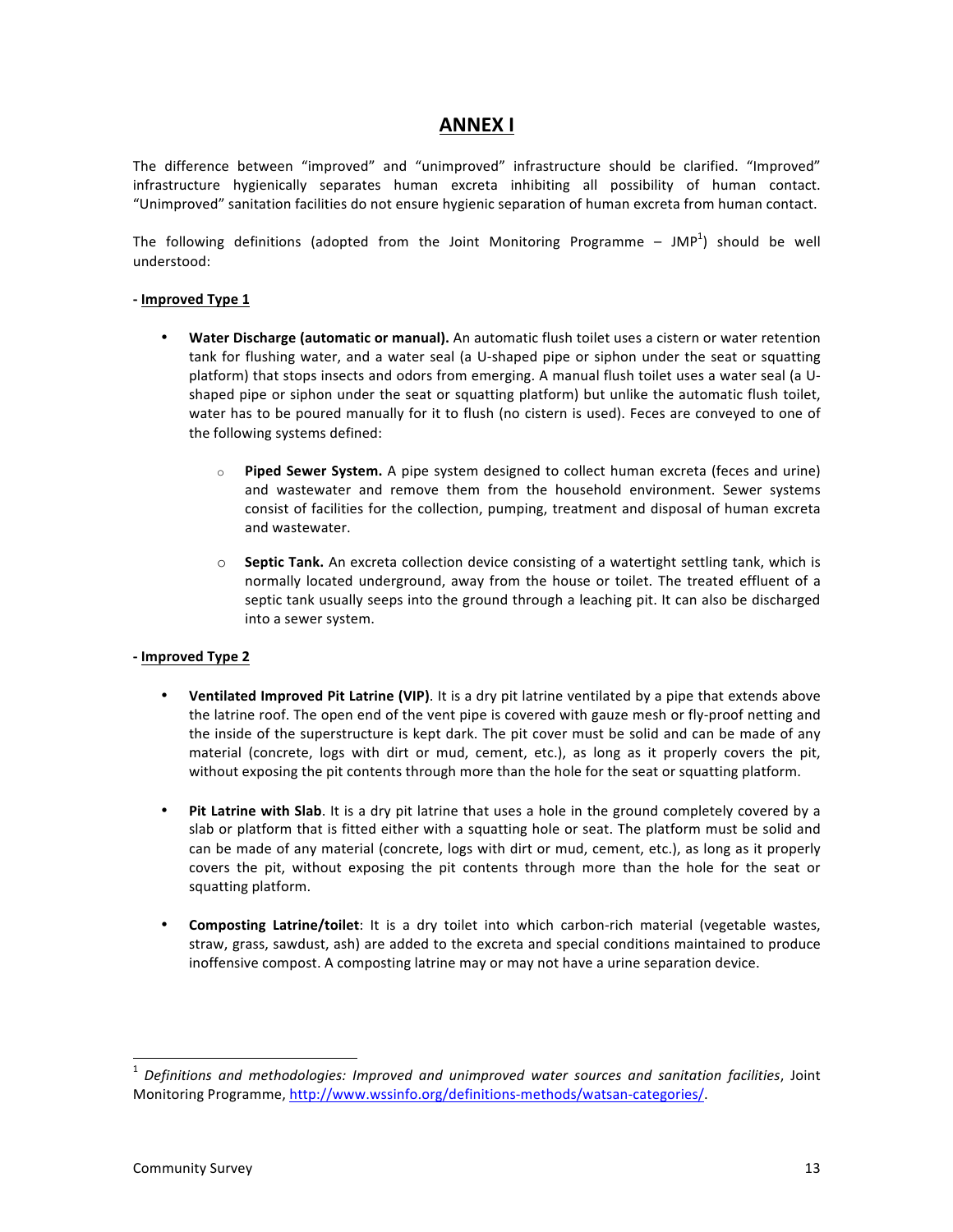### **- Unimproved**

- Water and excreta discharge (automatic or manual) in or nearby the household environment (not into a pit, septic tank, or sewer), including the street, yard/plot, open sewer, trench, a drainage way, or other location. An automatic flush toilet uses a cistern or water retention tank for flushing water, and a water seal (a U-shaped pipe or siphon under the seat or squatting platform) that stops flies and odors from emerging. A manual flush toilet uses a water seal (a U-shaped pipe or siphon under the seat or squatting platform) but unlike the automatic flush toilet, water has to be poured manually for it to flush (no cistern is used). Unlike the Type 1 Improved toilet, the excreta may be conveyed to the street, backyard or ground, open sewage, trench, open drain or any other location.
- Pit Latrine without Slab. It uses a hole in the ground for excreta collection and does not have a squatting slab, platform or seat. An open pit is a rudimentary hole in the ground.
- **Bucket Latrine.** Refers to the use of a bucket or other container for the retention of feces (and sometimes urine and cleaning material), which are periodically removed for treatment, disposal, or use as fertilizer.
- **Hanging Latrine or Toilet.** Is a toilet built over the sea, a river, or other body of water, into which excreta drops directly.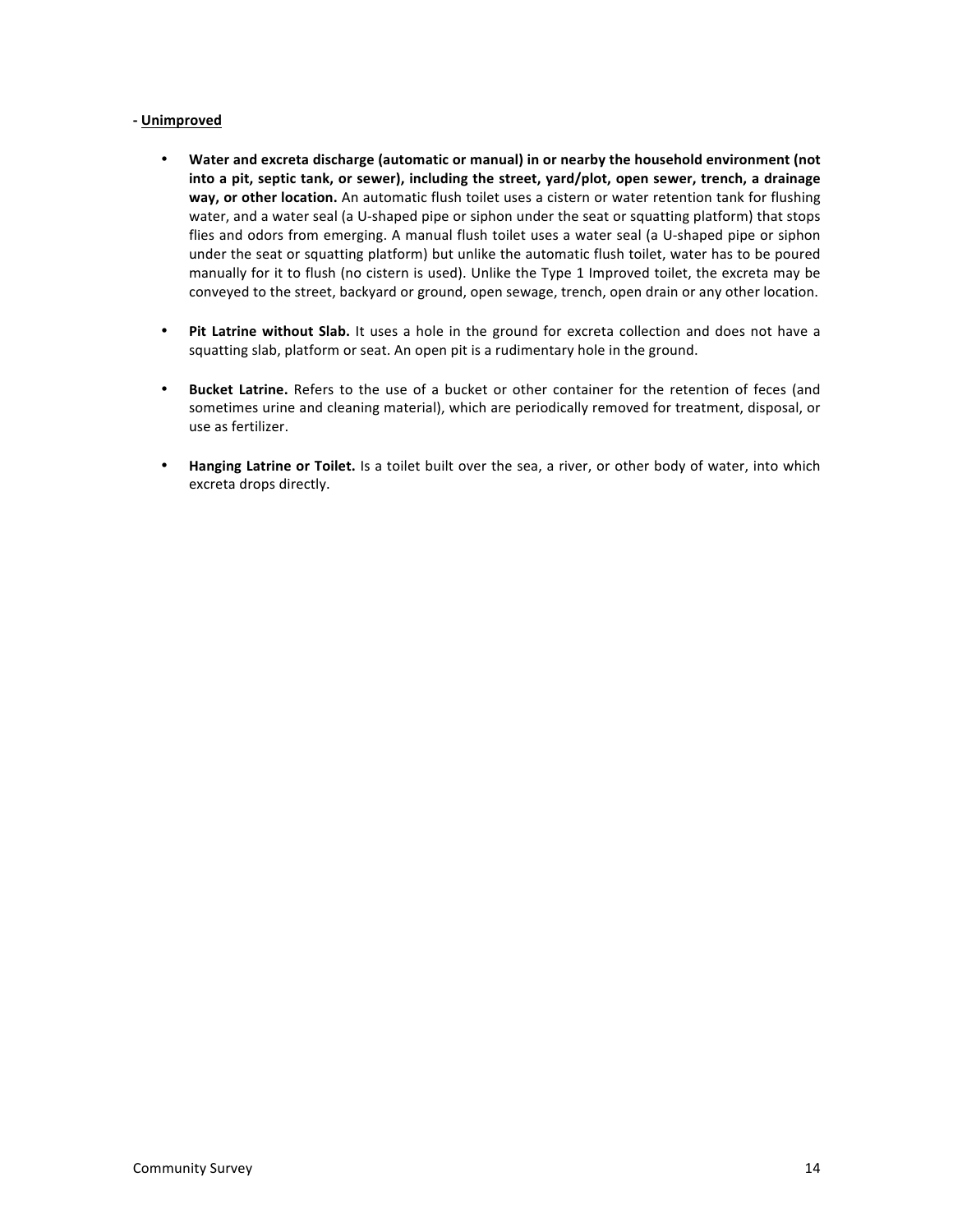### **Annex II:** Basic Sanitation Information (Auxiliary Survey for Block B)

**Community: \_\_\_\_\_\_\_\_\_\_\_\_\_\_\_\_\_\_\_\_\_\_\_\_\_\_\_\_\_\_\_\_\_\_\_\_\_\_\_\_\_\_\_\_\_\_\_\_\_\_\_\_\_\_\_**

**Interviewer: \_\_\_\_\_\_\_\_\_\_\_\_\_\_\_\_\_\_\_\_\_\_\_\_\_\_\_\_\_\_\_\_\_\_\_\_\_\_\_\_\_\_\_\_\_\_\_**

**Date: \_\_\_\_\_\_\_\_\_\_\_\_\_\_\_\_\_\_\_\_\_\_\_\_\_\_**

|           |                           |                                                                         |                              |                       |             |                                                                                |                                                                           |                                                                                | Please put a checkmark only in the applicable fields                      |                                                                                |                                                                               |                                                                       |                                                                   |                                           |                                     |
|-----------|---------------------------|-------------------------------------------------------------------------|------------------------------|-----------------------|-------------|--------------------------------------------------------------------------------|---------------------------------------------------------------------------|--------------------------------------------------------------------------------|---------------------------------------------------------------------------|--------------------------------------------------------------------------------|-------------------------------------------------------------------------------|-----------------------------------------------------------------------|-------------------------------------------------------------------|-------------------------------------------|-------------------------------------|
|           |                           | Does the household have a<br>sanitary facility?<br>(indicate what type) |                              |                       |             |                                                                                |                                                                           |                                                                                | Use of sanitary facility (according to ownership and type)                | <b>Hand washing facilities</b>                                                 |                                                                               |                                                                       |                                                                   |                                           |                                     |
| <b>No</b> | <b>Head of Household</b>  |                                                                         |                              |                       |             |                                                                                | <b>PRIVATE</b><br>(Type 1 and Type 2)                                     |                                                                                | <b>SHARED</b><br>(Type 1 and Type 2)                                      | <b>UNIMPROVED</b>                                                              |                                                                               | <b>Basic facility</b><br>(with water                                  | All<br>family<br>member                                           | <b>Drinking water</b><br>is safely stored | Househ<br>old solid<br>waste        |
|           |                           | <b>Type</b><br>-1                                                       | <b>Typ</b><br>e <sub>2</sub> | <b>Unimpr</b><br>oved | <b>None</b> | <b>SOME</b><br>family<br>members<br>use the<br>facility<br>SOME of<br>the time | <b>ALL family</b><br>members<br>use the<br>facility<br>ALL of the<br>time | <b>SOME</b><br>family<br>members<br>use the<br>facility<br>SOME of<br>the time | <b>ALL family</b><br>members<br>use the<br>facility<br>ALL of the<br>time | <b>SOME</b><br>family<br>members<br>use the<br>facility<br>SOME of<br>the time | <b>ALL</b><br>family<br>member<br>s use the<br>facility<br>ALL of<br>the time | and soap)<br>less than 10<br>meters<br>from<br>sanitation<br>facility | s use<br>the<br>hand<br>washing<br>facility<br>ALL of<br>the time | (in clean, well-<br>sealed<br>containers) | dispose<br>d of or<br>collecte<br>d |
|           |                           |                                                                         |                              |                       |             |                                                                                |                                                                           |                                                                                |                                                                           |                                                                                |                                                                               |                                                                       |                                                                   |                                           |                                     |
|           |                           |                                                                         |                              |                       |             |                                                                                |                                                                           |                                                                                |                                                                           |                                                                                |                                                                               |                                                                       |                                                                   |                                           |                                     |
|           |                           |                                                                         |                              |                       |             |                                                                                |                                                                           |                                                                                |                                                                           |                                                                                |                                                                               |                                                                       |                                                                   |                                           |                                     |
|           |                           |                                                                         |                              |                       |             |                                                                                |                                                                           |                                                                                |                                                                           |                                                                                |                                                                               |                                                                       |                                                                   |                                           |                                     |
|           |                           |                                                                         |                              |                       |             |                                                                                |                                                                           |                                                                                |                                                                           |                                                                                |                                                                               |                                                                       |                                                                   |                                           |                                     |
|           |                           |                                                                         |                              |                       |             |                                                                                |                                                                           |                                                                                |                                                                           |                                                                                |                                                                               |                                                                       |                                                                   |                                           |                                     |
|           | <b>Total on This Page</b> |                                                                         |                              |                       |             |                                                                                |                                                                           |                                                                                |                                                                           |                                                                                |                                                                               |                                                                       |                                                                   |                                           |                                     |
|           | <b>Accrued Totals</b>     |                                                                         |                              |                       |             |                                                                                |                                                                           |                                                                                |                                                                           |                                                                                |                                                                               |                                                                       |                                                                   |                                           |                                     |

**Sanitation types and characteristics**

\* Improved Type 1: It isolates human excrements from human contact. Water flushing (automatic or manual) to the sewage system, septic tank or pit latrine.

\* Improved Type 2: It isolates human excrements from human contact. No water flushing, e.g.: ventilated improved pit latrine (VIP), pit latrine with slab, composting latrine/toilet

• Unimproved: Once collected, excrement is disposed of unsafely onto the street, backyard or open land, open sewage, trench, open drain or any other location or body of water (the sea, a river etc.). It may or may not be washable.